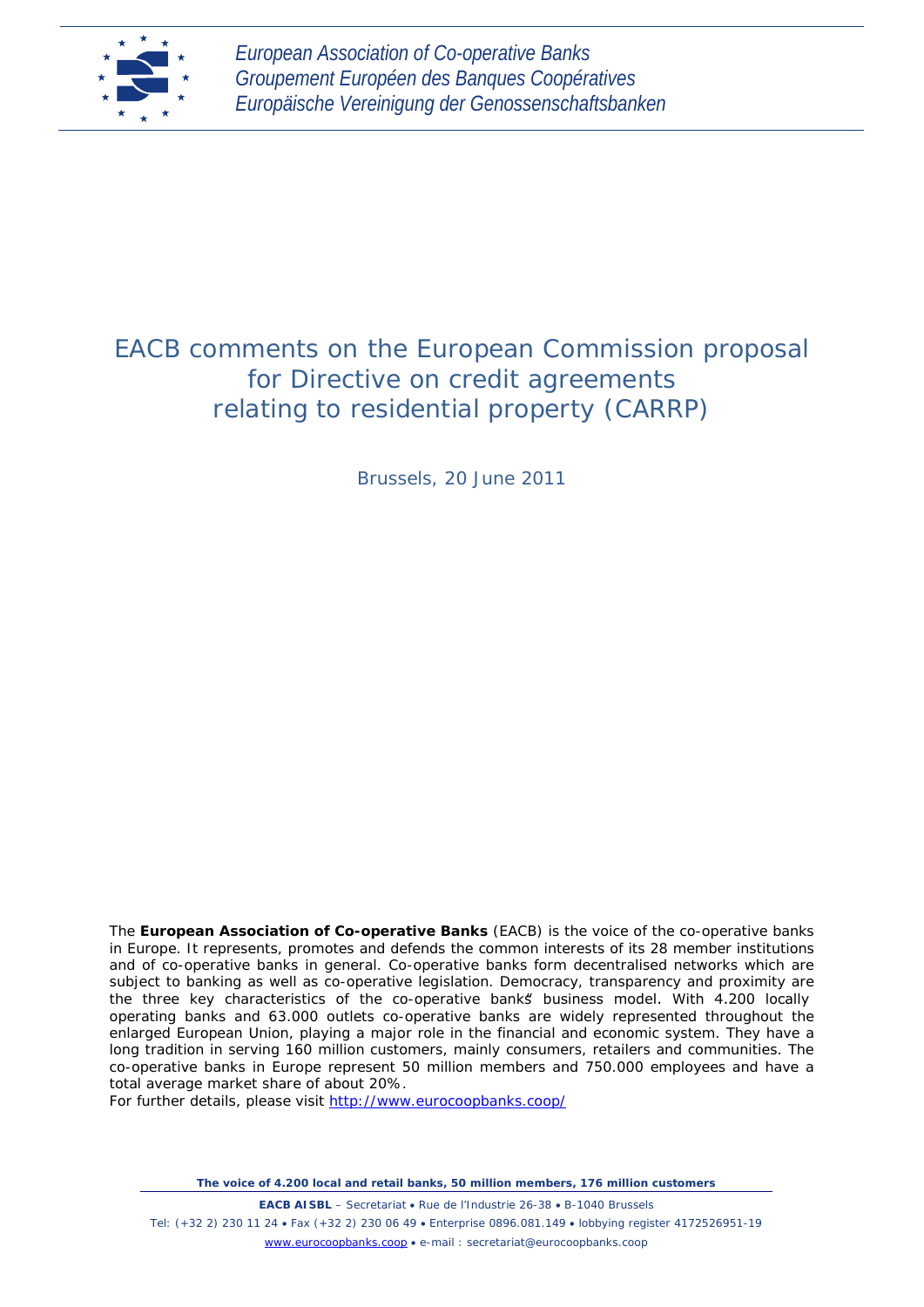

#### **KEY MESSAGES**

- **The EACB is concerned and opposed to the extensive powers vested in the Commission to adopt delegated acts, and in particular with regard to the fundamental provisions of the proposed Directive on credit agreements relating to residential property (the Directive), which in our view would create a risk of legal uncertainty**
- **It is necessary that the future Directive diverges from the Directive 2008/48/EC on credit agreements for consumers (Consumer Credit Directive, CCD) only where modifications are really necessary**
- **The EACB considers that the approach of targeted maximum harmonisation should be employed in the proposed Directive, in order to guarantee a level playing field for all market participants and to prevent national legislators from gold-plating.**
- **The scope of the proposed Directive should be clearly limited to consumer agreements only**
- **The pre-contractual information sheet for mortgage credit should be modelled as much as possible on the forms currently in use in the different Member States, which consumers are already familiar with. Any departures from the forms currently in use should be limited to where absolutely necessary**
- **Concerning adequate explanations, the EACB opposes the obligation for creditors to assess the level of knowledge and experience of a consumer with credit, and proposes to align this requirement with the provision on adequate explanations envisaged in the Consumer Credit Directive**
- **The EACB supports a high-level approach to the regulation of creditworthiness assessment and opposes detailed prescription, at EU level, of factors on which creditworthiness assessment should be based. In particular, the EACB is opposed to the introduction of the lender's obligation to deny credit in case of negative creditworthiness, and the obligation to inform the consumer of the reasons of rejection**
- **The EACB is opposed to shifting of the responsibility for taking out a loan from the borrower onto the lender, and to the requirement for the creditor to identify products which are 'not unsuitable' for the individual needs of the consumer**
- **The EACB calls for a clearer distinction of lender's obligations in case of 'advised' and 'non-advised' loan granting process**
- **Should the right for consumers for early repayment be introduced at EU level, the lender's right to fair and adequate compensation should also be secured**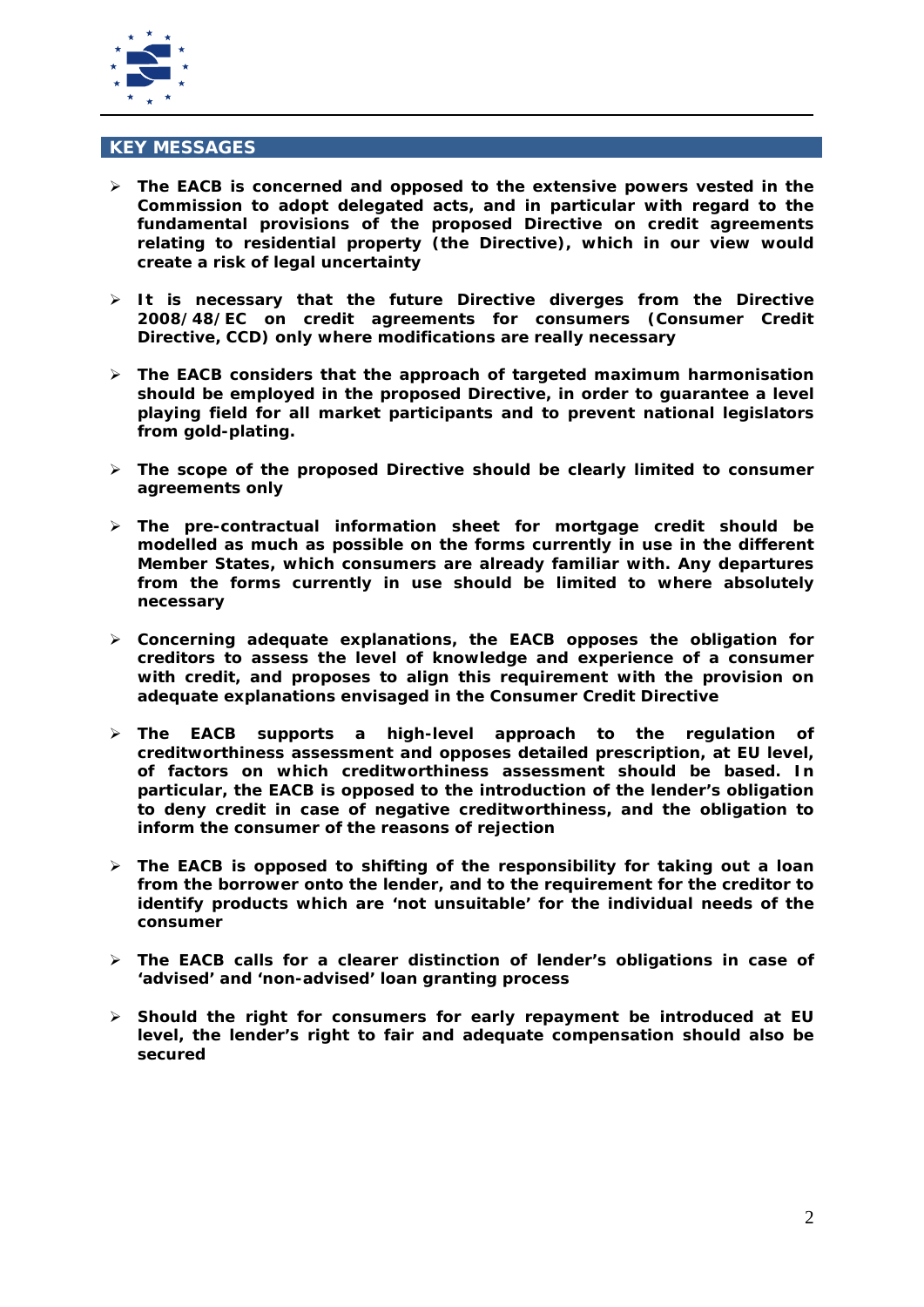

# **GENERAL COMMENTS**

- $\triangleright$  The nature of co-operative banking is defined by the principle that members are also clients and that clients can also become members. Known as stakeholder value banks<sup>[1](#page-2-0)</sup> as opposed to shareholder value banks, their objectives are to pursue stakeholder value. As such, co-operative banks have no incentive to engage in irresponsible lending, rather the opposite. While the EACB supports the objectives of consumer protection and promoting a level-playing field for all actors in the mortgage market, we consider that the Commission's proposal Directive on credit agreements relating to residential property (the Directive) presents a series of measures which overshoot the target from our perspective, and attempt to introduce an EU solution to a US problem. The proposal Directive provides for extensive tightening, which we believe would lead to significant costs and administrative burden, without clear evidence of expected benefit for consumers. The EACB rejects the Commission's statement that *'the problem* [is not] *limited to one or two Member States but can be found throughout the EU',* and we are of the view that mismanagements by single Member States should not lead to imposing new, stricter legislation in the whole of the EU.
- $\triangleright$  The EACB considers that the approach of targeted maximum harmonisation should be employed in the proposed Directive, as it is necessary to prevent national legislators from gold-plating and to guarantee a level playing field for all market participants. In our view, targets of maximum harmonisation should be chosen according to the analysis of whether the non-application of the maximum harmonisation principle to a given provision would lead to diverging interpretations resulting in market distortions.
- $\triangleright$  The EACB is concerned about and does not agree with the extent of the powers vested in the Commission to adopt delegated acts. Such an extensive use of delegated acts, and in particular with regards to some of the more fundamental provisions of the proposed Directive, poses in our view a risk of legal instability and serious transposition difficulties (see also comments on Art 26 and 27)
- It is stated in the Explanatory Memorandum (p. 4) that *'A number of Member States apply selected provisions of Directive 2008/48/EC (…) on credit agreements for consumers (the Consumer Credit Directive) to mortgage credit'.* The EACB would like to emphasize that this is an understatement, as in some Member States (e.g. Austria) it would be more correct to say that the CCD was applied to mortgage credit with very few exceptions. Further, it must be stressed that requiring banks in those Member States to readjust, for the second time in such a short period of time, to the new requirements of the proposal Directive would mean tremendous costs. It is therefore necessary that the future directive on mortgage credit diverges from the CCD only where modifications are really necessary. For example, in case of early repayment, a cap of 1% of the amount of credit repaid early, as envisaged in Art 16 of the CCD, is not adequate for mortgage credit, as it does not provide lenders with fair and objectively justified compensation and an adjustment to mortgage credit would be necessary. The EACB is not satisfied with a statement of the Explanatory Memorandum (page 3) that the rules set out in the Directive 93/13/EC on unfair terms in consumer contracts do not *'take into account the specificities of mortgage credit'.* Indeed, the issue of unfair contract terms is currently reviewed in the context

<span id="page-2-0"></span> $1$  CPES study: Investigating Diversity in the Banking Sector in Europe: Key Developments, Performance and Role of Cooperative Banks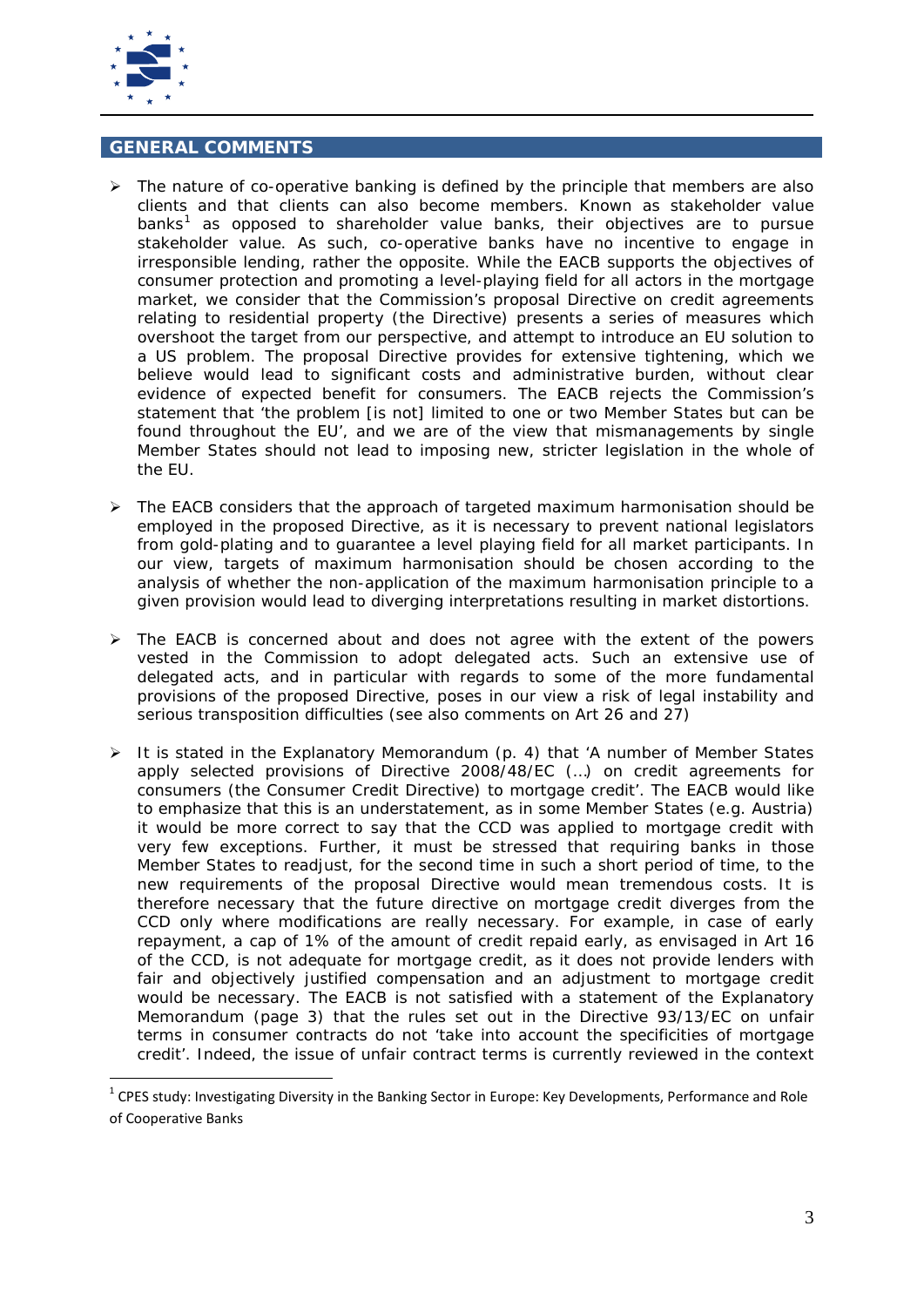

of Chapter V of the Proposal for a Directive on Consumer Rights (2008/0196 (COD)) which will apply to financial services, including mortgage credit, and there is no need for duplication of this effort in the proposal Directive on mortgage credit.

# **DETAILED COMMENTS**

# **CHAPTER 1**

#### **Art 1**

The EACB believes that as the objective and most of the provisions of the proposed Directive relate to consumer protection, the scope of the Directive should be confined to credit agreements relating to residential property '*concluded with consumers'*. The proposed Directive does not make this sufficiently clear, and in fact, in some of the language versions of the proposal (e.g. German language version) Art 1 makes no reference to consumers at all. The EACB therefore urges to implement clarification that the proposed Directive applies only to mortgage credit granted to consumers.

#### **Art 2(1)(a)**

Concerning the scope of the Directive, the EACB wishes to stress that in some Member States (e.g. Finland) it is usual that even smaller consumer credits might be secured by residential property. This means that even those smaller, consumption loans (e.g. for buying a car) would be, under Art  $2(1)(a)$  of the proposed Directive, treated as credit agreements related to residential property and fall within the scope of the Directive. In order to avoid this situation, the scope of the Directive should be defined by reference to the purpose of the loan, or the amount of the loan (e.g. '*loans for the purpose related to residential property'*, i.e. buying, renovating etc., or '*loans for amounts above certain minimum threshold'*.

In addition, the definition of a 'consumer' used in the proposed Directive can lead to significant practical application difficulties. For example, it seems that large-scale investors investing major amounts would also be covered by the Directive. Yet unlike consumers, investors of this kind do not need special protection. For this reason, the EACB believes that fixing a maximum threshold over which the requirements of a future Directive would not apply should be considered.

#### **Art 3(f)**

Art 3(f) describes a tied credit intermediary as a credit intermediary acting on behalf of and under the full responsibility of only one creditor or one group. However, it is frequently the case in practice for co-operative banks in some Member States that a credit intermediary may be tied to one bank (Bank A; e.g. a special product provider within the co-operative banking group) and act under full responsibility of that bank, and yet, offer credit provided by a different bank (a local co-operative bank, Bank B, acting as a creditor). This could be possible because Bank A and Bank B (the creditor) belong to the same co-operative banking group which, however, does not constitute a 'group' in the meaning of Art 3(g) of the proposed Directive, as such a group is not required to produce 'consolidated accounts'. Although such intermediaries are indeed tied to one bank (Bank A), they would not be covered by the definition of 'tied credit intermediary*'* in its present form, as in cases such as the one explained above, they would act on behalf of a creditor (Bank B) which is not the bank to which they are tied. The creditor would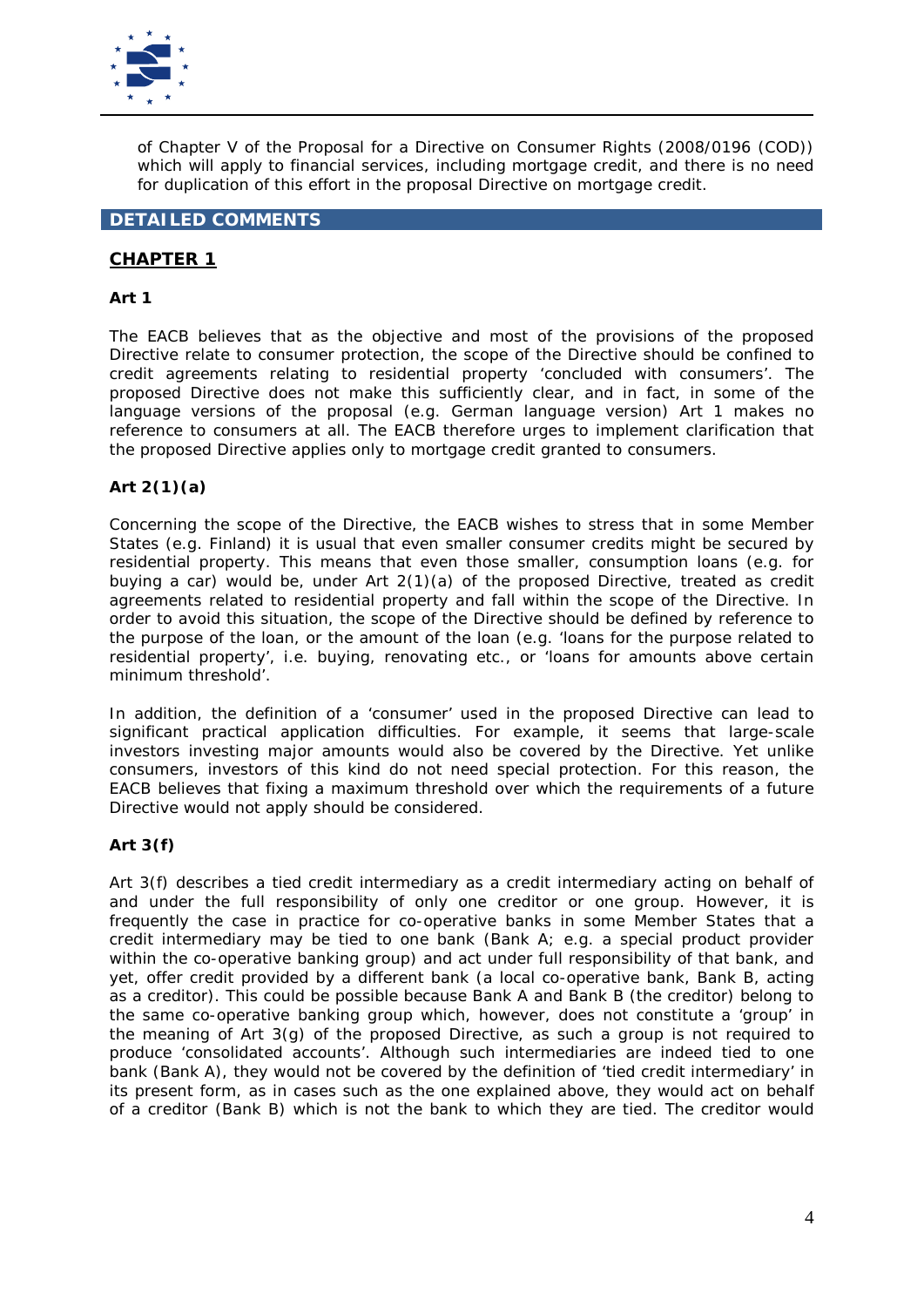

not (in the meaning of the proposed Directive) belong to the same group as the bank to which the intermediary is tied. Art 3(f) should therefore be reworded as follows: *(f) 'Tied credit intermediary' means any credit intermediary who acts on behalf of and under the full responsibility of only one creditor, financial institution or one group.*

# **Art 3(o)**

The definition of 'creditworthiness assessment' in the proposed Directive is general and does not prescribe factors which should be taken into account by the lender when assessing the consumer's ability to meet his debt obligations. This is welcome by the EACB, as a high-level principle would allow for a flexible and individualised approach to assessing creditworthiness, which is at the core of the co-operative banks' business model. In this context, the EACB opposes any more detailed prescription of creditworthiness assessment methodology, as described in Rec. 24 and Art 14 of the proposal Directive, which list criteria for creditworthiness assessment, envisage a possibility for Member States to issue guidance on the methods and criteria to assess a consumer's creditworthiness, and envisage a possibility for the Commission to issue delegated acts (see comments on Rec. 24 and Art 14 for further details).

#### **Art 3 – additional definitions**

#### Need for a definition of a '*bridging loan'*

The term bridging loan is used in Annex I of the proposal Directive, but is not explicitly defined anywhere in the Directive. A definition of a 'bridging loan' should therefore be developed.

# **CHAPTER 2**

# **Art 5(1)**

The EACB considers that a requirement for creditors to act *'in accordance with the best interest of the consumer'* is impractical and ill-judged. In particular it seems disempowering and patronising towards consumers, and potentially leading to unjustified litigation. This requirement should be therefore in our view deleted from the proposal (see also comments on Art 17).

#### **Art 6(4)**

The EACB opposes the delegation of powers to the European Commission to specify the requirements for assessing the level of competence of the staff of the creditors and credit intermediaries. Education remains in the Member States' domain, and they are best suited to assess the type of qualifications which would comfortably fit within the existing national education/training system. The EACB therefore calls for deletion of Art 6(4) from the proposed Directive.

# **CHAPTER 3**

#### **Art 8(2) & Rec. 17**

The EACB would like to stress that a clear distinction must be made between the information lenders are obliged to provide to the general public at the stage of advertising, and the information lenders must provide to an individual consumer at the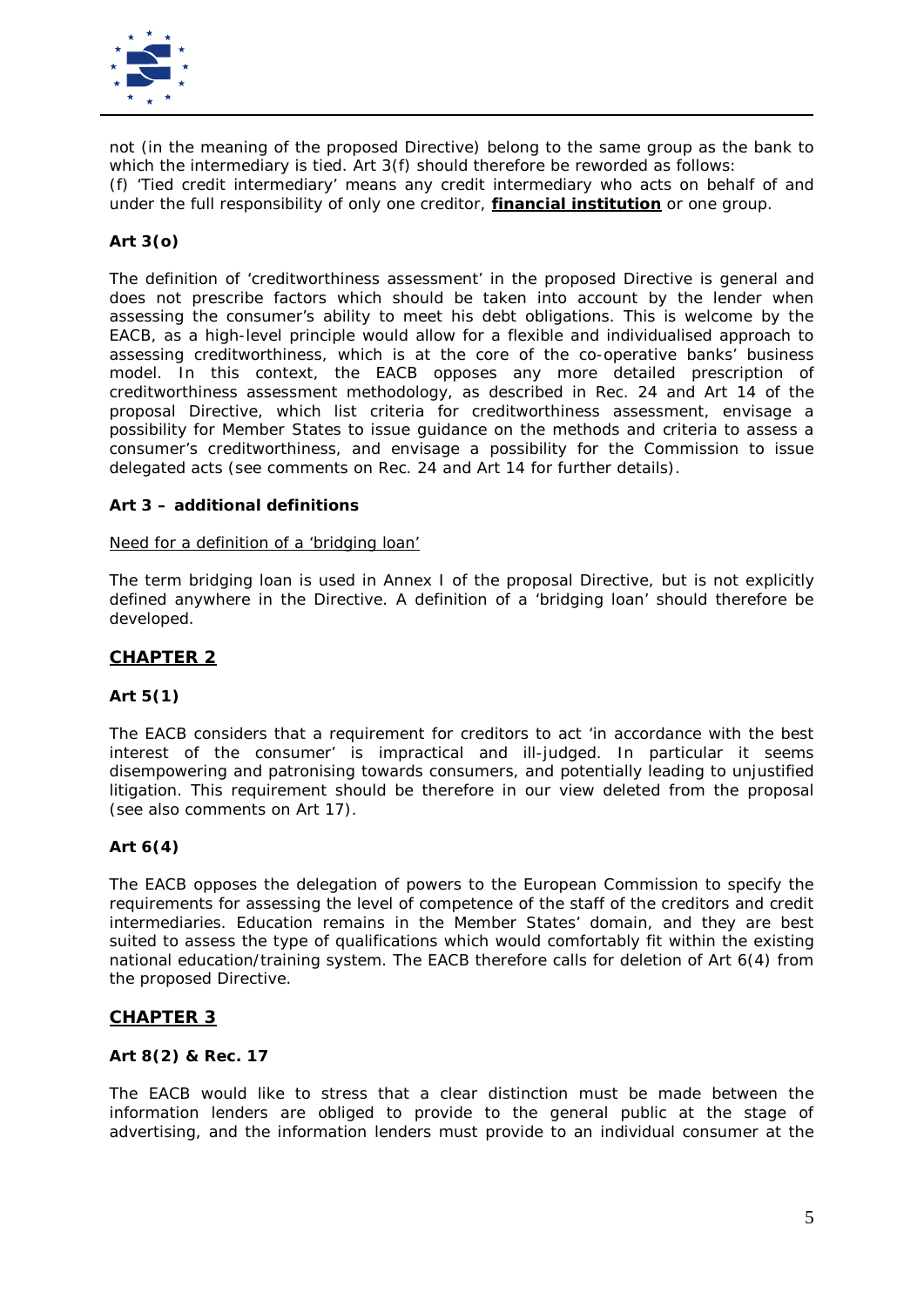

stage just before signing the contract. It should be realised that it is the information included in the pre-contractual stage, rather than in the advertising, that is the basis for the consumer's decision to sign the credit agreement. Advertising is normally intended merely to establish a first contact with the potential creditor. The list of information elements to be included in the advertisement is in our view too long, rendering advertisement on radio and TV very difficult, if not impossible. A particular EACB's concern relates to point (i), which refers to the warning about the risk of losing the property. The EACB is opposed to such an excessive warning at as an early stage as advertising which – considering the real default and foreclosure rates – is unjustified. In fact, the EACB opposes such warnings also at the pre-contractual stage (Art 9 & Annex II) as the low number of non-performing consumer mortgage loans does not make strong enough case for such a warning.

In addition, it is not realistic, or even justified, to expect consumers to compare advertisements, as envisaged in Rec. 17. They should be able to compare offers, and they can do so thanks to the use of the ESIS form at the pre-contractual stage. The EACB would propose therefore to delete the phrase *'and should be able to compare advertisements'* from Rec. 17.

#### **Art 8(4)**

The EACB is opposed to the possibility given to the European Commission to adopt at the later stage delegated acts amending the list of the standard information items to be included in the advertising, as this would lead to a great deal of uncertainty for lenders, who could be exposed to burdensome administrative work and costs related to readjusting their marketing materials following such amendments.

#### **Art 9(1) & Annex II**

In addition to the usual three stages of providing information to consumers: specific, individualized pre-contractual information, additional pre-contractual explanations and contractual information (as outlined in the CCD), the proposed Directive also requires the provision of general information about mortgage credit (Art 9(1)). This is information duplication and Article 9(1) should be deleted. It should be stressed that this deletion would not result in any loss of information on the part of the consumer, as the borrower will still receive tailored information about the items listed in Article 9(1) as part of the pre-contractual information and additional explanations.

The choice of the ESIS form<sup>[2](#page-5-0)</sup>, as a basis for the pre-contractual information sheet enclosed in Annex II of the proposed Directive seems a logical choice, considering that it has already been extensively tested with consumers and assessed positively. However, it should be born in mind that the situation in different Member States is very different, and that the differences result mostly from the CCD implementation. A number of Member States apply the ESIS to all mortgage credit agreements. In other Member States special information sheets (linked to the CCD implementation) are used. Finally, there are Member States where the information sheet envisaged in the CCD (i.e. SECCI), has been applied to mortgages. It should be born in mind that in this last group of countries in particular, ESIS-based pre-contractual information would mean big changes -

<span id="page-5-0"></span><sup>2</sup> Created by the industry in 2001 in its '*Code of Conduct on Home Loans'* agreed between the banking industry, the European Commission and consumer groups and endorsed by the Commission in its Recommendation C(2001)477 of 1 March 2001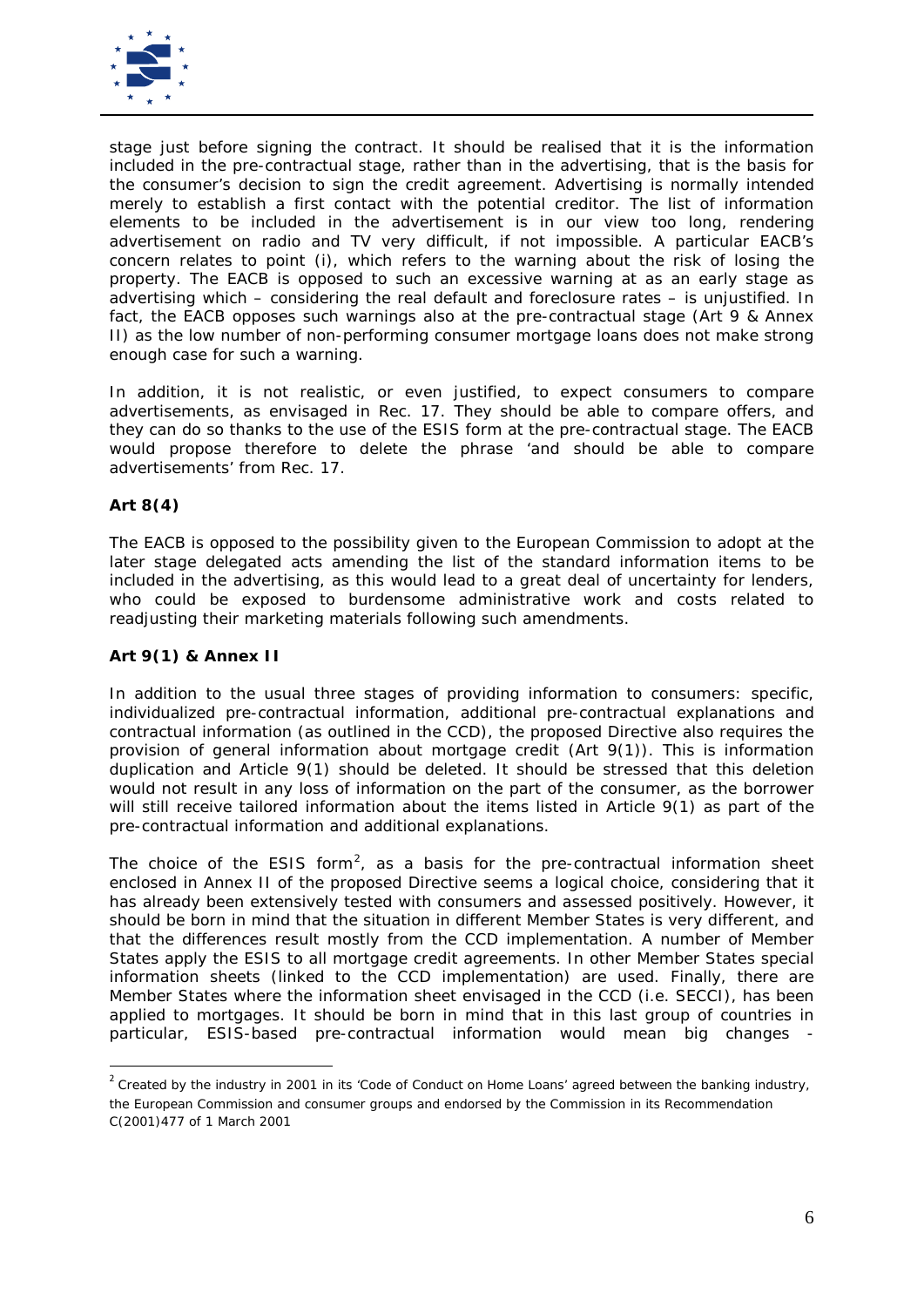

reorganising IT systems and the necessary consulting. Doing all this for the second time in a very short space of time (i.e. shortly after the implementation of the CCD) would be burdensome and costly, and could lead to considerable confusion on the side of both banks and consumers. In order to avoid excessive administrative burden of re-adjusting the forms currently in use as well as consumer confusion, the information sheet for mortgage credit should be modelled on the forms currently in use in the different Member States, which consumers are already familiar with.

# **Art 9 (2)**

It is questionable how to interpret the requirement to allow the consumer *'sufficient time'* between receiving ESIS form and concluding the contract. It seems that the provision in question is a remnant of the original concept of the Commission to introduce an obligatory 'reflexion period' between the provision of ESIS and signing the contract, which in our view would have been useless and even detrimental for consumers, and which the EACB strongly opposed to in the past. It must be born in mind that taking out a mortgage credit is a long-term commitment and it is not a result of snap decision on the side of consumers. Once the decision to take out mortgage credit has been taken, consumers may need quick access to funds in order to secure the purchase of a chosen property at an agreed price, without incurring any losses related to late payment or a higher interest rate on the loan. In addition, in some Member States, particularly where the application of the provisions of the CCD was extended to mortgage credit, consumers are granted a right of withdrawal from the mortgage agreement. To combine the 'sufficient time' as proposed by the Commission before the conclusion of the contract, with the right of withdrawal after the conclusion of the contract would be highly impractical. The EACB therefore calls for deletion from the proposed Directive of the provision requiring a legally binding 'sufficient time', as it is ambiguous and not beneficial for consumers.

# **Art 11**

The EACB would like to stress that the provision of additional 'adequate explanations' in writing would result in producing excessive and fruitless paperwork, and should not be required.

The obligation of the lenders to *'assess the level of knowledge and experience with credit of the consumer by any means necessary (...) to determine the level of explanations to be given to the consumer and adjust such explanations accordingly'* is clearly driven by the requirement of Art 19 of Directive 2004/39/EC on markets in financial instruments (MiFID) to assess client's knowledge and experience in investment field when providing investment advice. The EACB is strongly opposed to making such a parallel between investments and lending. While in the investment field it is indeed the client (investor) who bares the risk and it is in his own interest to provide all the relevant information, this is not the case with regards to borrowers. In addition, the requirement to use 'any means necessary' would be completely out of proportion and is totally open-ended as to the responsibility of the lender; it also remains unclear how such an assessment could be performed by lenders (it would not be reasonable to expect that banks organise testing for their clients). The EACB would therefore propose to align the wording of Art 11 of the proposed Directive with the wording of Art 5(6)CCD.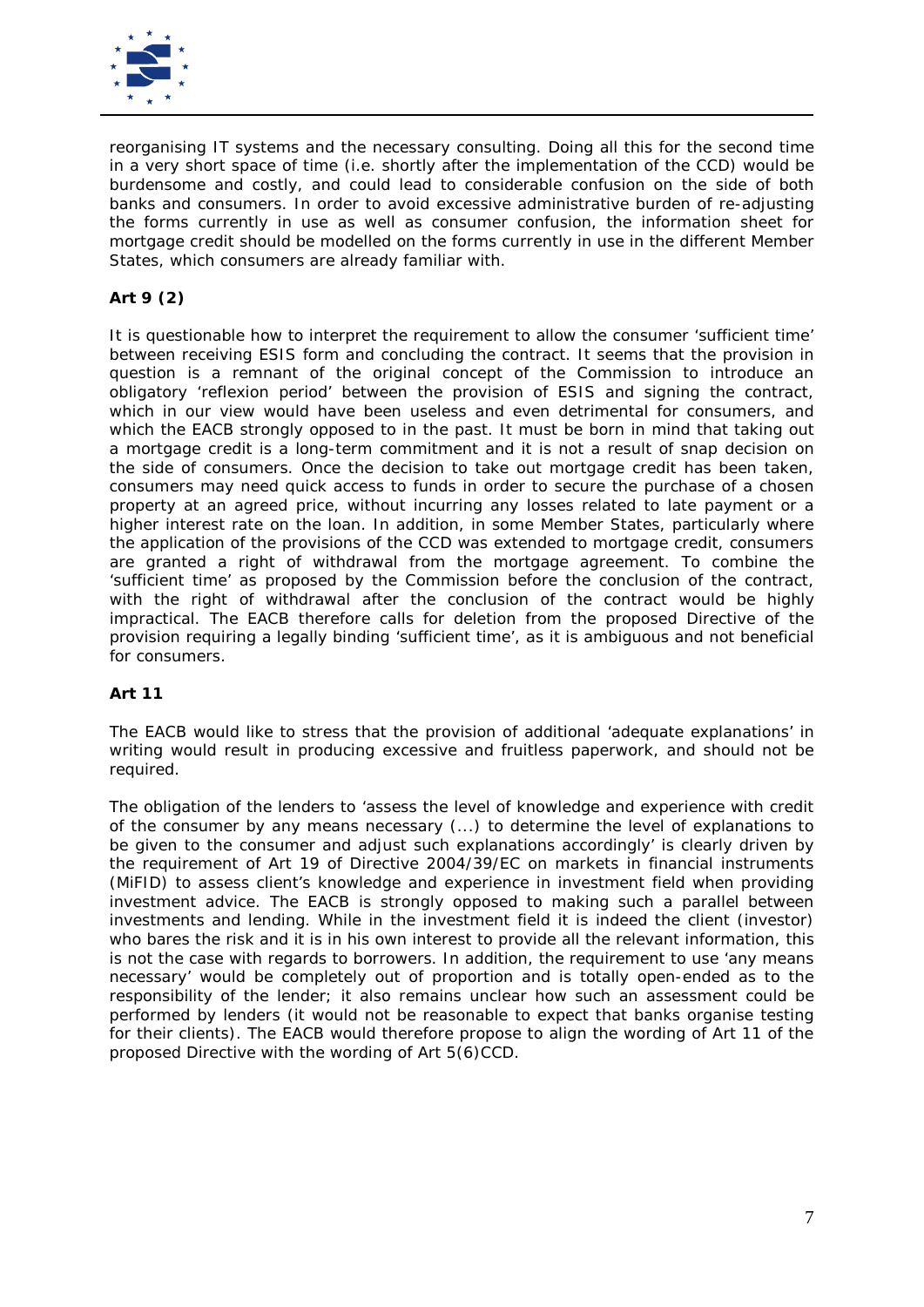

# **CHAPTER 4**

# **Art 12(5)**

It is alarming that the formula and the assumptions used to calculate the APRC as set out in Annex I of the proposed Directive could be subject to delegated acts. In addition, a point requiring clarification is related to the fact that although Art 12(5) makes reference to delegated powers vested in the Commission under Art 26-27, Art 26-27do not in fact list Art 12(5).

# **CHAPTER 5**

#### **Art 14 (1) & Rec. 24**

While the EACB agrees with the requirement of a thorough assessment of the borrower's ability to repay his/her credit, it favours an approach which would allow for an individualised lending decision-making process. The EACB supports a high-level approach to the regulation of creditworthiness assessment at EU level, as expressed in the general definition in Art 3(o) of the proposal Directive (*"evaluation of consumer's ability to meet his debt obligations"*). However, while the definition in Art 3(o) is general, Art 14 goes on to list the criteria on which creditworthiness assessment should be based (consumer's income, savings, debts and other financial commitments). At the same time, Rec. 24 lists another set of criteria (consumer's income, regular expenditures, credit score, past credit history, ability to handle interest rate adjustments, and other existing credit commitments). It is the view of the EACB that the specific criteria of creditworthiness assessment should not be imposed at EU level, and that a more general regulation, similar to Art 8 CCD, coupled with the general definition of creditworthiness in Art 3(o) of the proposed Directive, would be a more appropriate approach. Finally, it is important to bear in mind that a legal obligation to assess borrowers' creditworthiness already exists at banking supervisory level. This supervisory level is fully adequate and any attempt to tackle creditworthiness within the categories of civil law would lead to an extensive, and in large part unjustified, litigation.

Following the same logic, the EACB opposes the option envisaged in Rec. 24 for Member States to issue guidance on the method and criteria to assess a consumer's creditworthiness, e.g. setting limits on loan-to-value or loan-to-income ratios, as this stands against the concept of an individualised approach to creditworthiness, which is at the very core of the co-operative banks' business model. The procedures developed and used by the co-operative banks have already proved themselves to be sound and proper. In addition, it would seem that financial stability/solvency issues would be better addressed in the context of Basel II and Basel III, and not in a directive focused on consumer protection. Finally, there is a question of the loans already granted but still outstanding. Indeed, if consumers with such credits wanted to switch their loans granted under conditions different from those stipulated in the guidance (e.g. with a higher LTV ratio) such consumers would not be able to switch and would be locked in current loans. The EACB calls therefore for removing any reference to the LTV and LTI ratios from the proposed Directive. On a related point, the EACB calls for replacing the phrase *'regular expenditures'* with simply *'expenses'*.

Finally, we do not consider it necessary to extend Member States powers to interfere with the creditor's established creditworthiness assessment processes (Art. 14 (1) sentence 4), as no evidence has been provided to justify such an intervention. In addition, we consider the bank/group-specific requirements regarding this assessment process to be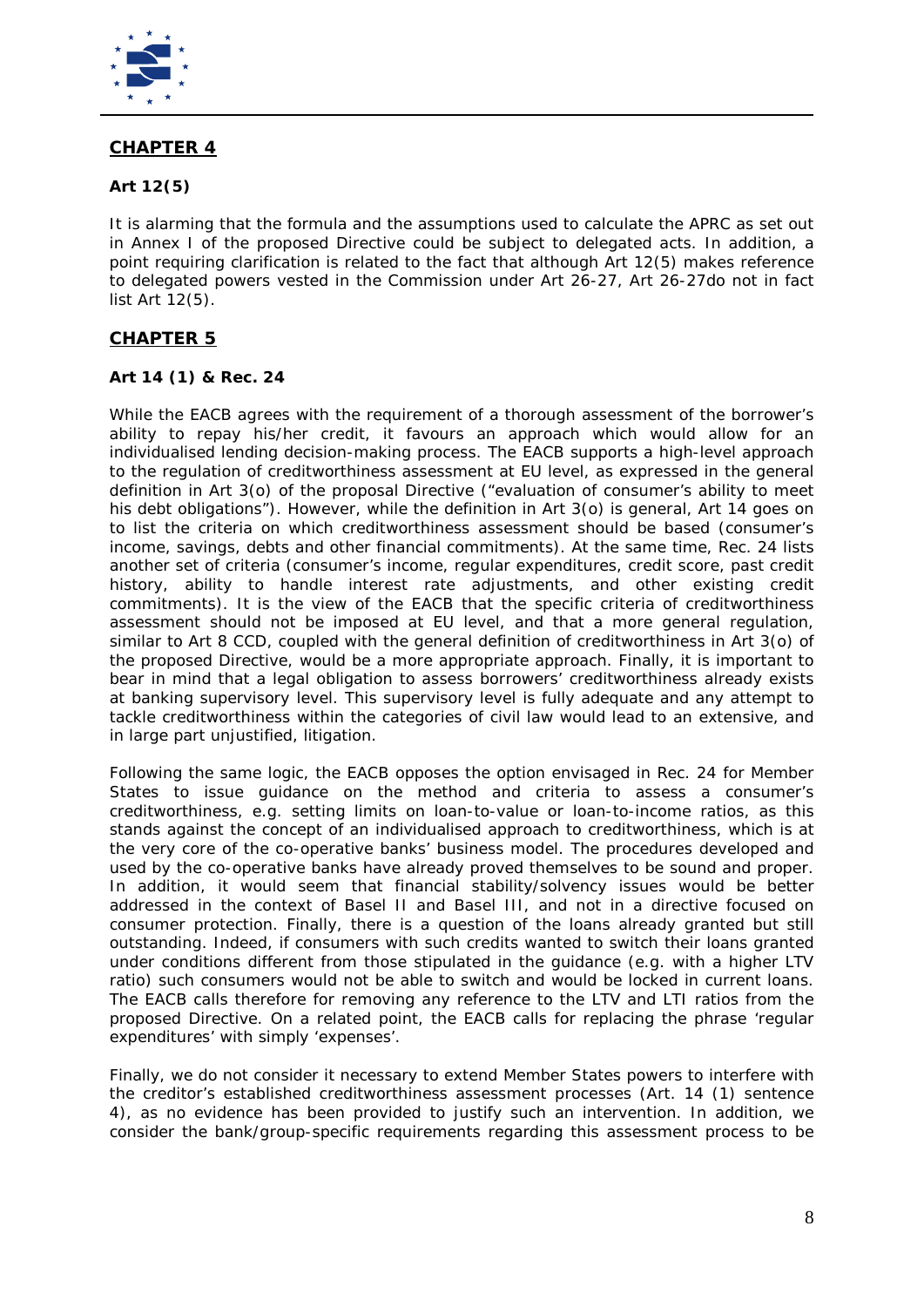

an integral part of the competition between the various credit providers on the market, which - in respect of its form and computer-based support mechanisms possibly taking place in the background - should at all costs be left in the sphere of the individual market participants and not be subject to any standardisation. We also consider the regular updating of the records of these processes to be counter-productive in view of the reduction of the red-tape also envisaged at the European level.

# **Art 14 (2)(a) & Rec. 25**

It must be born in mind that assessing creditworthiness is not an automated process but is carried out by co-operative banks on an individualised basis. The EACB wishes to stress that in some circumstances a responsible lending decision can be made despite the creditworthiness assessment which at face value is negative. For example, there are factors which can be taken into account by the lender which are not strictly speaking elements of creditworthiness assessment. Examples of such relevant and legitimate factors are third party surety or collateral. In fact, such factors may constitute, in some circumstances, sufficient safeguards to allow responsible lending decision in the presence of a negative creditworthiness assessment. Another example of a situation where the granting of the loan could be looked favourably upon despite negative creditworthiness assessment could be granting a loan for the purpose of finishing the property which is used as collateral, in order to be able to sell that property. The Commission proposes that in every case where the outcome of the creditworthiness assessment is negative, the lender is under the obligation to refuse credit. The EACB objects to such a standardised, strict approach, and calls for a more individualised, case-by-case approach to the lending decisions. It should not be forgotten that should the borrower turn out to be unable to repay the loan, the lender bares significant costs, and it is in his own interest not to lend where there is no conviction that the borrower will be able to meet his obligations. The EACB considers the provision of Art  $14(2)(a)$  as an unjustified and unnecessary intervention into the private autonomy of the contracting parties, and requests deletion of this provision. If anything, an alternative solution could be a requirement for the lender to provide the borrower with an adequate warning about the negative outcome of the creditworthiness assessment and its possible implications for him/her in the future.

Another concern of the EACB relates to the fact that the creditor's obligation to refuse credit in case of a negative creditworthiness assessment could be interpreted *a contrario* as a right to credit in case of a positive creditworthiness assessment. We recognise the Commission's attempt to address this issue in Rec. 25,  $3<sup>rd</sup>$  sentence of the proposed Directive, which states that 'a *positive creditworthiness assessment should not constitute an obligation for the creditor to provide credit'.* However, it does not provide a sufficient solution, particularly considering that Art 14(2)(f) envisages the obligation to review the decision manually on the consumer's request, which again reinforces our concerns, as it implies that the consumer may dispute the lender's decision to refuse credit. This is one more argument for the deletion of Art 14(2)(a).

# **Art 14(2)(b)**

The EACB is opposed to the obligation for the creditor to inform the consumer of the reasons for rejection in case the loan is not granted. This creates a potential risk of consumers exploiting such information and tailor-making their consequent applications (i.e. adjusting their following loan applications in accordance with the received reasons for rejection presented by the previous lender). This could lead to an irresponsible borrowing behaviour where consumers receive loans under false pretences. In addition, such a requirement would remain in conflict with the freedom to contract and suggest *a*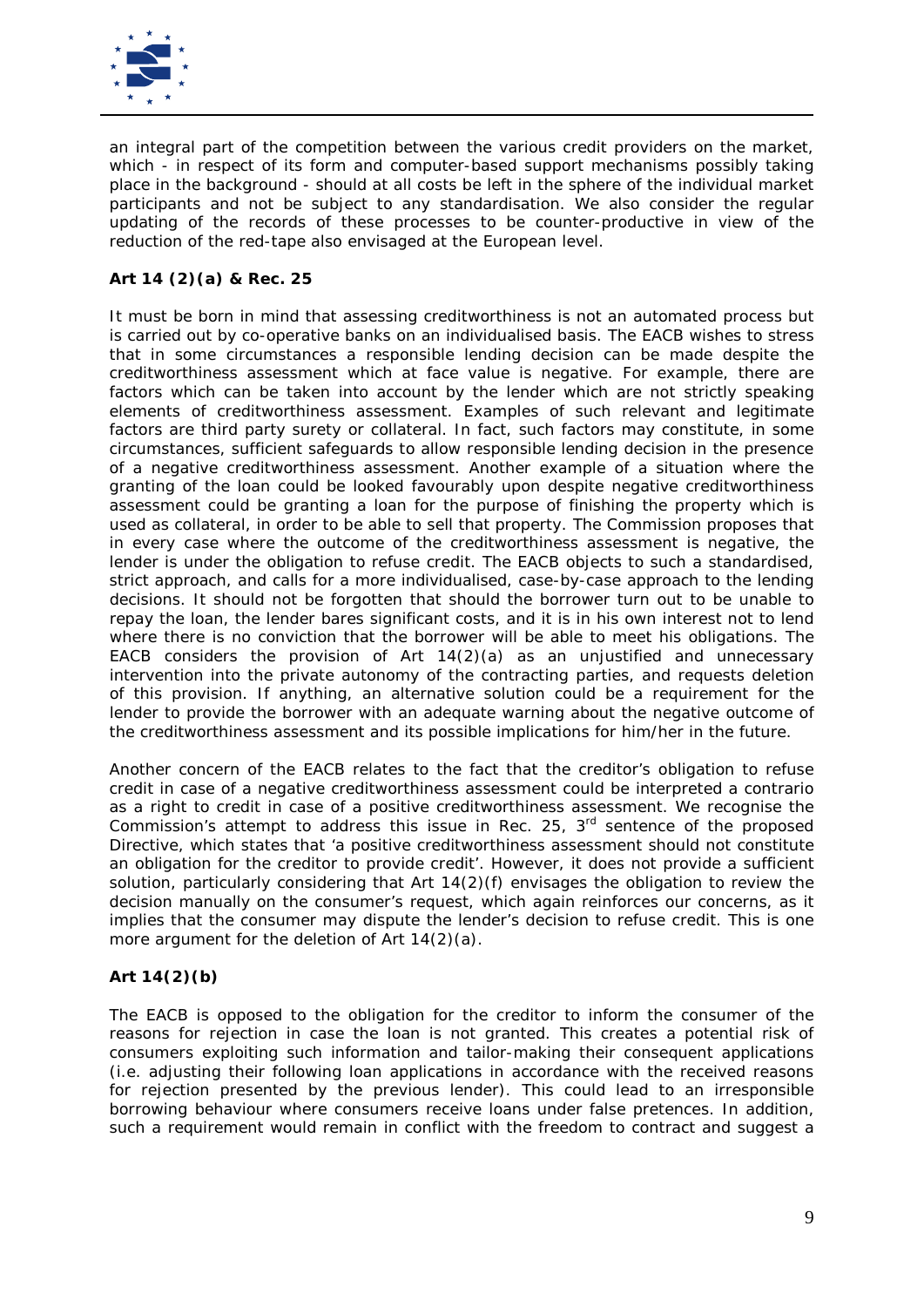

*contrario* a right to credit. It should also be born in mind that, in most cases, the rejection would be based on a combination of factors, including employment situation, level of indebtedness, etc., rather than for one, particular reason. Finally, rejection may be based on elements other than those related to creditworthiness assessment, such as e.g. Anti Money Laundering provisions, which banks are prohibited from communicating to consumers. The EACB would therefore call for deletion of Art 14(2)(b).

# **Art 14(2)(d)**

The EACB would propose to change the wording of Art 14(2)(d) of the proposal Directive in line with the formulation of Art  $9(2)$ CCD. Art  $14(2)(d)$  should therefore read as follows: '*Where the credit application is rejected on the basis of the data contained, or lack thereof, in consultation of a database that has been consulted, the creditor informs shall inform the consumer immediately and without charge of the name of the database that was consulted as well as of its controller and of his right to access and, where necessary, his right to rectify his data in that database result of such consultation and of the particulars of the database consulted'*.

# **Art 14(2)(e)**

This provision is based on an incorrect assumption that a loan application could be rejected based purely on an automated decision. This in fact is not the practice of the cooperative banks, which take a more individualized approach to the lending decision, and would not refuse a loan based purely on an automated decision. In addition, parameters involved in an automated decision are considered to be business secretes, and such internal decision processes should not have to be disclosed for competition reasons. The EACB is therefore strongly opposed to this provision and calls for deleting it. In addition, Article 15 of the Data Protection Directive (95/46/EC) already contains detailed requirements on the general admissibility of automated decisions and on informing data subjects of the results. These requirements are not confined to automated lending decisions. Regardless of whether a credit agreement or some other type of contract is involved, this data protection regime establishes an EU-wide basis for handling automated decision processes. A future Directive on credit related to residential property should not encroach on areas already covered by this regime.

# **Art 14(2)(f)**

In addition to the concerns related to the issue of the implied right to credit (see comments on Art  $14(2)(a)$ , manual review of the decision means additional red tape, and should be further looked into.

#### **Art 14(4)**

Firstly, it should be stressed that the ability of a loan to match a borrowers' personal circumstances depends on an individual judgement that only the borrower himself can make. The responsibility for making such an assessment cannot and should not be shifted onto the creditor. This is why the EACB has opposed the introduction of an obligation of the lender to assess suitability of a given product for consumer's individual needs. The EACB is likewise opposed to the requirement for the lender to identify products which are 'not unsuitable'. In addition, it should be stressed that this is a highly ambiguous term which may lead to difficulties in the context of legal interpretation, and lead extensive litigation.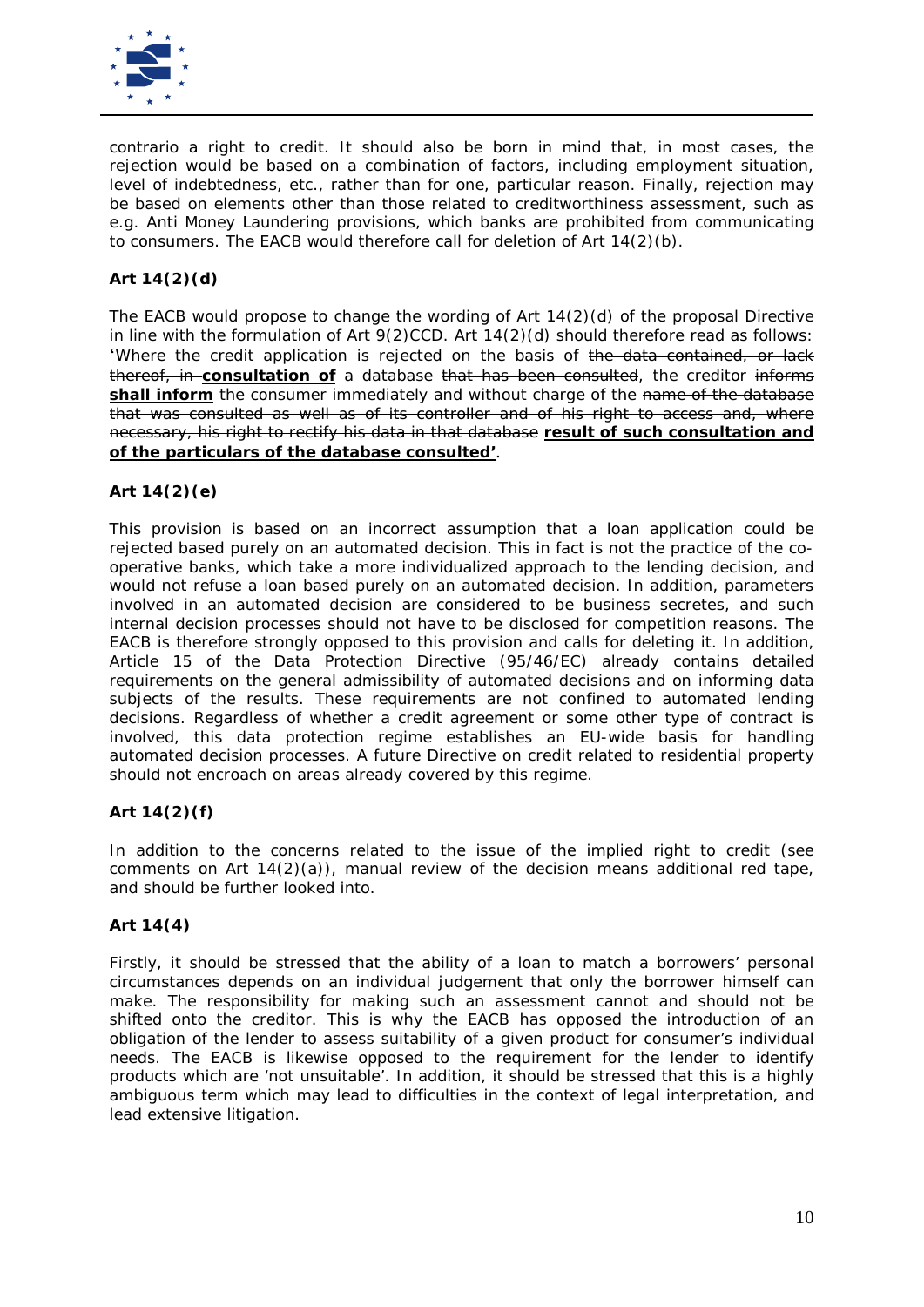

The EACB is also concerned about the requirement for the lenders to *'consider a sufficiently large number of credit agreements'.* Not only is the formulation '*sufficiently large'* ambiguous and as such exposed to diverse interpretation, but also it raises concerns in a situation where the lender's product range is limited to only one product, which could easily be the case for a small co-operative bank. It remains unclear how this requirement could be fulfilled by the lender in such circumstances.

The EACB is also apprehensive about the requirement for the lender to base his considerations not only on the information that is up to date at the particular moment in time (i.e. when the lending decision is being made), but also to consider *"reasonable assumptions as to the consumer's situation over the term of the proposed credit agreement".* While lenders would make every effort to consider various future possibilities, it would not be reasonable, in our opinion, to expect the lender to predict certain types of unpredictable future events, such as, for example, divorce or unemployment (which are also very personal and as such difficult to discuss with a consumer). The EACB would therefore call for allowing lenders to carry out all the relevant assessments based on the circumstances existing in a certain point in time only.

# **Art 14(5)**

As previously stated, regulation of creditworthiness – if necessary - should be based on high-level principles. Standardizing the criteria to be used to perform such an assessment is against the concept of flexible, individualized approach. The EACB is therefore strongly opposed to the power vested in the Commission under Art 14(5) to adopt delegated acts specifying the criteria to be considered in the conduct of creditworthiness assessment. In particular, such technical details should not be regulated at EU level without participation of the relevant stakeholders. Likewise, the EACB is against specifying criteria for ensuring that products are not unsuitable. The EACB has been for a long time arguing that there are no products which would be unsuitable for consumers *per se*, and therefore the development of such criteria is not possible without product standardisation, which should be by all means avoided.

# **CHAPTER 6**

# **Art 16(2) & Rec. 27**

The EACB considers that defining issues such as uniform registration criteria and data processing conditions to be applied to the databases, as well as the registration thresholds and definitions of key terms, should not be carried out via Commission's delegated acts, as such issues would require further consultation with the relevant stakeholders. The EACB therefore calls for deletion of Art 16(2).

It is unclear if the provision of Rec. 27 aims at introducing an actual obligation for all lenders to *'consult the credit database over the lifetime of the loan in order to identify and assess the potential for default'.* Should this be the intention, the EACB considers that such an obligation would be overly burdensome for banks. In any case, this provision needs to be clarified.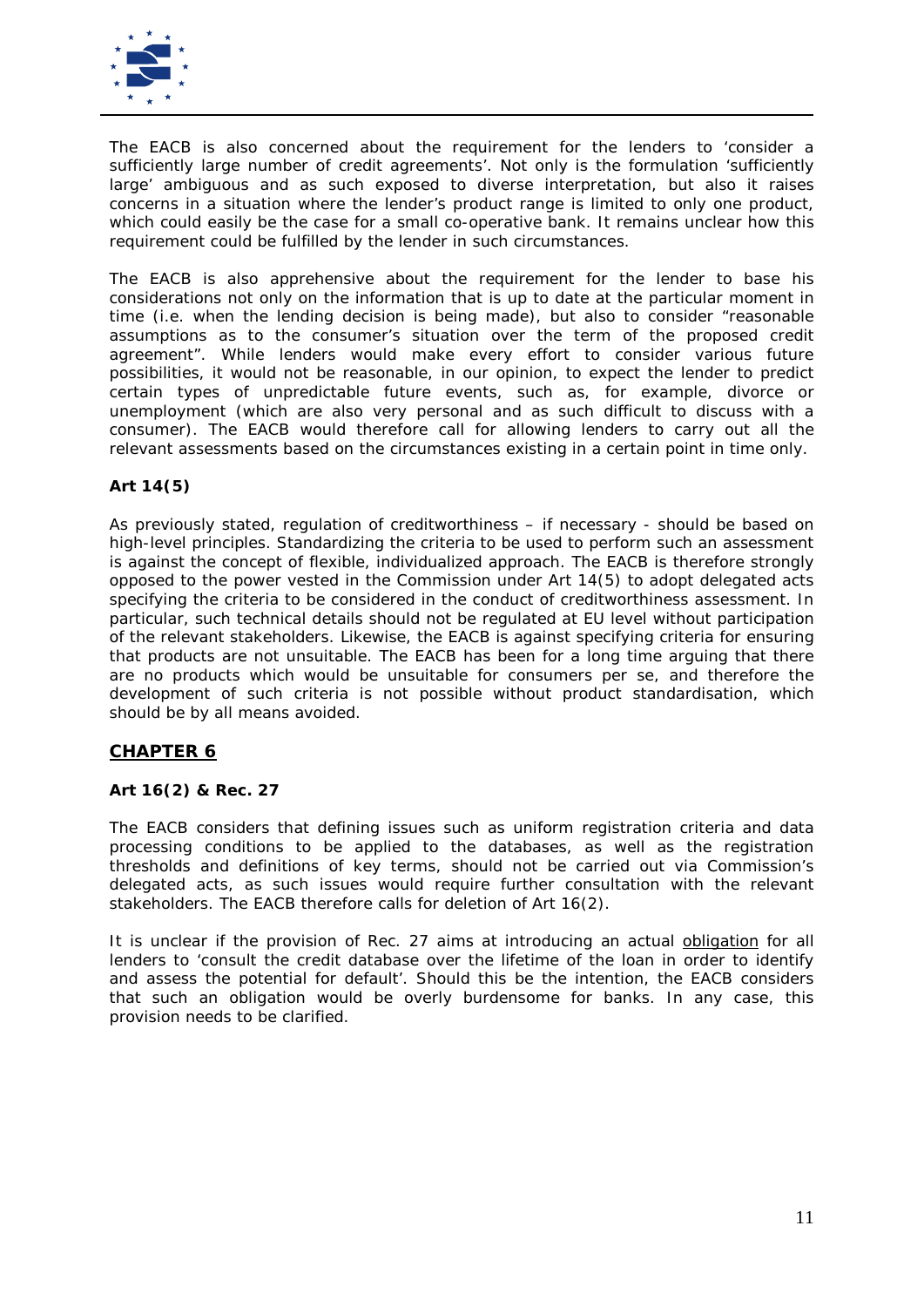

# **CHAPTER 7**

#### **Art 17 & Rec. 31**

The draft Directive rightly classifies 'advice' as a separate service, different from the services provided by the lender or a tied credit intermediary to the borrower in the course of 'regular', non-advised process of granting a loan. However, the distinction between those two types of services is not made clear in the proposed Directive. While it is logical that a *'recommendation of the most suitable agreements for the consumer's needs, financial situation and personal circumstances'* is a part of the 'advice' (service as defined in Art 17), it is not logical to include a requirement for the lender/tied credit intermediary to *'act (…) in accordance with the best interest of the consumer'* (Art 5(1)), and to *'identify products that are not unsuitable for the consumer given his needs, financial situation and personal circumstances'* (Art 14(4)) within the regular, nonadvised loan granting process, as those belong to the separate service of 'advice'. Particularly, considering the potential liability aspects, the requirements of Art 5(1) and 14(4) should not be part of the 'regular' loan granting process where no 'advice' is given, and therefore they cannot stand in the Directive as currently proposed by the Commission.

Another point of concern for the EACB is the requirement for all creditors and credit intermediaries to consider a *'sufficiently large number of credit agreements available on the market'*. It remains unclear whether a creditor providing a service of 'advice' would be obliged to consider, and possibly recommend, to the consumer products of his competitors. Such interpretation could potentially lead to reluctance of creditors to provide the service of 'advice' at all.

Finally, it should not be assumed that 'advice' is a service always provided for a fee. We would therefore propose to add that not only the *'remuneration of the individual providing the service'* must be transparent, but also that it must be transparent for the consumer whether he is advised or not.

# **CHAPTER 8**

#### **Art 18**

As a general comment, the EACB does not consider that early repayment should be regulated at EU level. If any, the provisions concerning early repayment should be general, allowing necessary adjustments to the national circumstances.

# **Art 18(1)**

The EACB wishes to emphasize that early repayment should remain a matter of choice and not become a statutory right. Early repayment should be agreed by the contractual parties in a consensual manner. Standardizing this right would interfere with the product design of mortgages and impair their diversity. If early repayment was to become mandatory, the consumer should have the option to waive the right of early repayment under the condition that he is well informed about the effects of that waiver and unconditionally declares in a written form that he accepts the consequences.

#### **Art 18(2)**

In terms of compensation, the EACB considers that the right to a compensation for the creditor in case of early repayment must be secured in all circumstances. Such a right can be secured in a contract with the consumer, however, should the right to early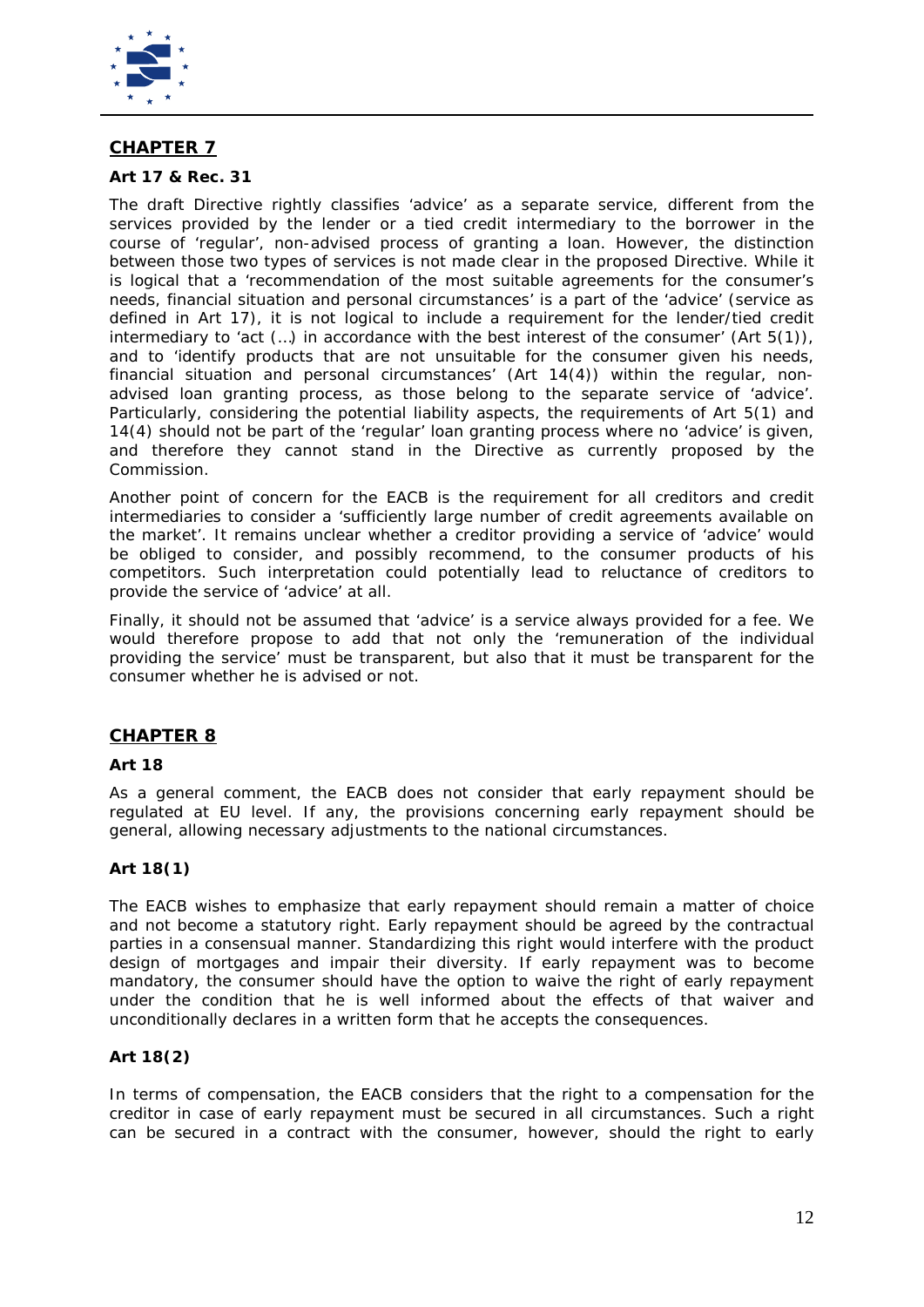

repayment become a statutory right of consumers, a statutory right to compensation for lenders must also be introduced. The EACB does not agree with the option given to the Member States to either grant or not the entitlement for lenders to receive compensation.

The proposal Directive mentions *'potential costs directly linked to early repayment of credit'*. The EACB wishes to emphasize that full compensation for the interest rate loss arising from the funding of mortgage loans that are subject to early repayment needs to be assured. Lenders should be entitled to be fully reimbursed for all the losses and foregone profits. Limited compensation would oblige lenders to mutualise their risk, i.e. to divide potential losses amongst all mortgage borrowers.

The compensation should be calculated on a wide calculation basis (comprising funding costs) without legally enforceable caps on interest rates and on the variation of interest rates. The provisions of the proposed Directive must ensure the right to full compensation for the creditor in case of early repayment in all circumstances and should be subject to maximum harmonisation in order to prevent any competition distortions.

Further, the right of early repayment should be discussed in the context of specific refinancing conditions available for the lender and taking account of the type of interest rate (fixed or variable) of a given product. Prepayment has a direct impact on the longterm funding of mortgages. While financial flexibility is important for consumers, the aspect of economic stability should not be neglected. The fulfilment of the need for lenders to accurately structure their refinancing liquidity and cash flow depends on the borrower's commitment to repay in accordance with the underlying agreement. A sudden termination of a contract by the consumer might jeopardize the management of the interest rate risk for the banks. Experience in some Member States has already demonstrated that restrictions on early repayment have squeezed fixed-rate mortgages out of the market. The risks could arise from a change in current national laws (e.g. German law) on the established culture of fixed interest rates for financing real property. For this reason, we are in favour of retaining the conditions for exercising early repayment already anchored in national laws. In addition, it should be recognised that the legal framework governing the early repayment will have an effect on prices and product diversity, but could also increase systemic risk in the event of mass early repayments in periods of falling interest rates.

Finally, the EACB considers the terms *'excessively difficult'* and *'onerous'* used in Art 18(2) par 2, to be imprecise, and calls for the deletion of the par 2 of Art 18(2). In general, the provisions of the proposed Directive early repayment have been poorly worded, and the EACB calls for a complete rewording of Art 18.

# **CHAPTER 9**

# **Art 19-22**

In view of the structures within the co-operative banks' groups in some Member States, with independent co-operative banks in the regions and central co-operative members as providers of group-wide special products (for example the co-operative mortgage banks), the local co-operative banks are deemed to be 'credit intermediaries' in their relations with customers when they grant credits for which for example a co-operative mortgage bank acts as a 'creditor'. This would mean that the co-operative banks that are already subject to the comprehensive supervisory criteria applicable to credit institutions would also be subject to the provisions of Chapter 9 of the proposed Directive. In particular,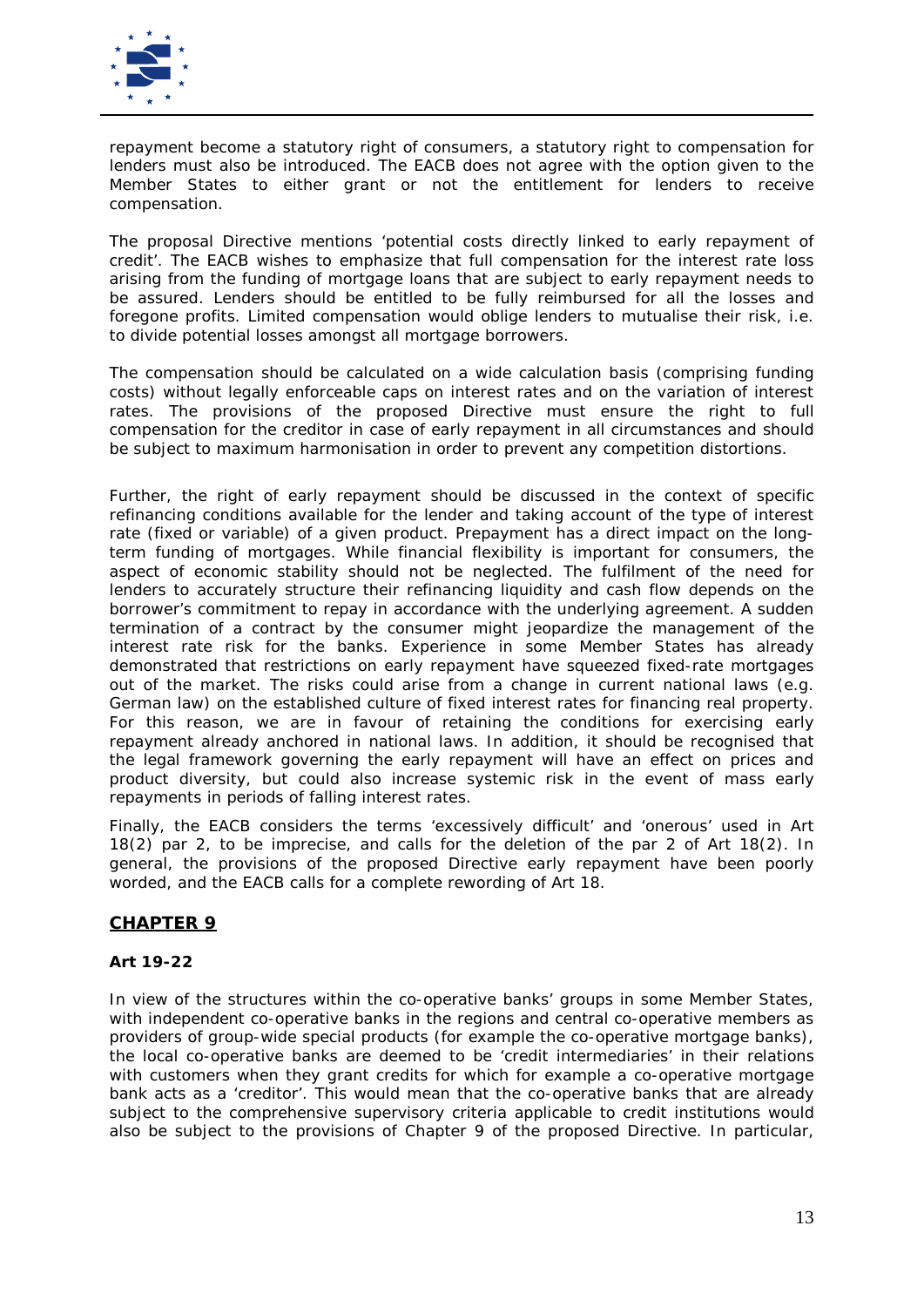

Art. 19-22 would lead to additional administrative costs for the co-operative banks, something which, in our view, is not intended by the European legislator. Rec. 14 of the proposal states that *'(...) it is important to take into consideration the specificities of credit agreements relating to residential immovable property (...) and all actors involved in the origination of credit agreements relating to residential immovable property should be adequately authorised, registered and supervised'.* As credit institutions, the cooperative banks are already subject to extensive legislation. It is to be assumed and, in our opinion, the text of Recital 14 permits this conclusion, that the European legislator did not intend duplication in the area of registration, authorisation, supervision, professional requirements, etc. The EACB advocates for an explicit exception that exempts banks – even if they are deemed to be 'credit intermediaries' pursuant to the proposed Directive – from the obligations envisaged in Art 19-22.

# **CHAPTER 10**

# **Art 25**

The EACB is in favour of out-of-court settlements and agrees that consumers should have access to remedies that do not impose costs, delay or burden disproportionate to the economic value at stake. It should be noted that already in practice most consumers of the co-operative banks in Europe can bring their case to the relevant FIN-NET member, or other relevant ADR body competent to deal with cases related to retail banking services, with the exception of course of complaints that have already been brought to court. However, it must be emphasised that the very nature of ADR schemes is that they are voluntary and alternative to traditional judiciary venues. The EACB is therefore opposed to the introduction of an obligation for the industry to adhere to such schemes. It should not be forgotten that banks which already do adhere to an ADR scheme are obliged by extensive body of legislation<sup>[3](#page-13-0)</sup> to inform consumers of such a body and the relevant procedures. Obligatory adherence, however, has not been envisaged in those acts, and it is not clear why this should be different in case of loans related to residential property.

# **Art 26 and 27**

The EACB is concerned about and does not agree with the extent of the powers to adopt delegated acts envisaged for the Commission in the proposal Directive. It is particularly worrying that the Commission would be able to adjust the provisions of the proposal without any consultation with the relevant stakeholders. It should also be born in mind that Art 290 TFEU provides that *'a legislative act may delegate to the Commission the power to adopt non-legislative acts of general application to supplement or amend certain non-essential elements of the legislative act. The essential elements of an area shall be reserved for the legislative act and accordingly shall not be the subject of a delegation of power'.* However, the issues listed in Art 26 and 27 of the proposed Directive include such key elements as pre-contractual information, APRC or creditworthiness assessment. It is therefore difficult to see how those elements, which are the very fundaments of the proposed Directive, could be considered as non-essential. Further, while Art 12(5) of the proposal makes specific reference to Art 26-28, the latter do not list provisions of Art 12(5).

<span id="page-13-0"></span><sup>3</sup> Directive 2002/65/EC on distance marketing of consumer financial services (DMFSD), Directive 2004/39/EC on markets in financial instruments (MiFID), Directive 2007/64/EC on payment services (PSD), or Directive 2008/48/EC on consumer credit (CCD)